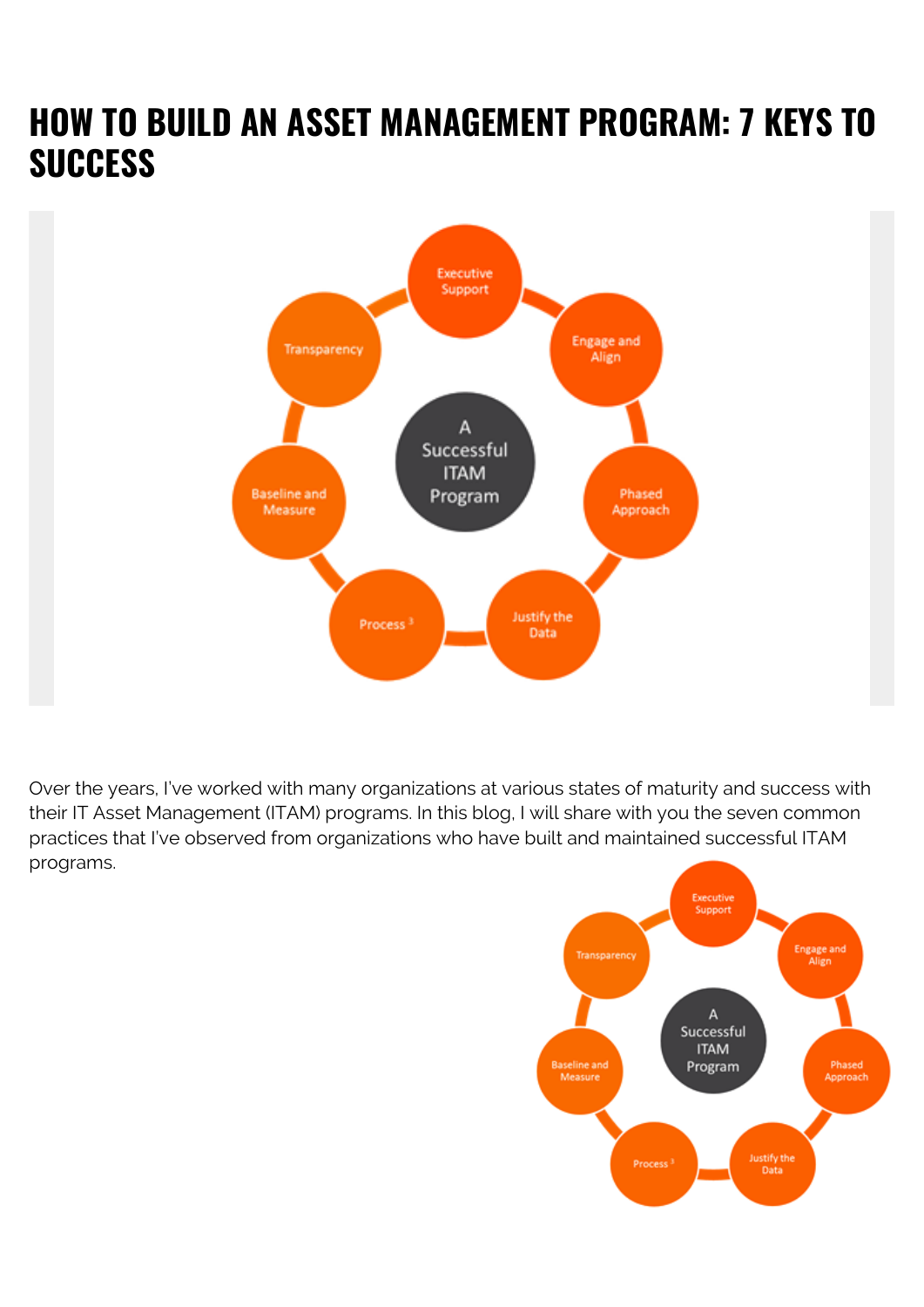- 1. **"Give Them What They Want" (Executive Support/Alignment)** IT Asset Management can be very political because it requires that multiple groups work together with some level of alignment to achieve common ends and produce mutual value. An ITAM program cannot be successful in isolation. Executive support is essential to influence the team s to gain alignment, share information and work towards a common goal. Without executive support, there is little chance an organization will be able to establish and maintain a successful ITAM program. Depending on the initial scope and approach, teams can experience some minor success upfront without executive support, but it will fade fast as the scope of the full ITAM program increases in subsequent phases, exposing the lack of alignment across the teams. Ideally, with executive support you will have "executive sponsor" to not only support and influence behavior, but sometimes serve as the mediator if any conflict arises. I've seen cases where there was limited executive support and direct involvement that negatively impacted the ITAM program resulting in delays.
- 2. **"What's in it for me?" (Engage and Align)** Because of the cross functional dependency, a successful ITAM program requires alignment across the teams which may vary depending how your company is organized (ex. IT/Support, Finance, Legal, etc…). Alignment is required on several fronts including the definition of asset management, goals, processes, policies, outcomes, etc… You must weave the needs of your executive sponsor into the aligned plans, but you must also ensure everyone involved receives benefits for their efforts. I have seen organizations who take the initiative to form a cross-functional team and/or steering team/committee experience improved alignment and success.
- 3. **"Don't Boil the Ocean" (Take a Phased Approach)**  Another key to establishing and maintaining a successful ITAM program is getting the momentum going with an approach that ensures early success and iterative additional delivered value. To ensure success early in the program, you must make sure you don't boil the ocean. You must test the waters with a limited scope to "work out the kinks" across people, processes and technologies. This critical success factor is tied into all the other factors. In terms of executive support, you must ensure your scope aligns to the executive's needs in some way (ex. reducing costs, mitigating risk) and within the executive's needs, you should focus on a subset of attainable goals for each phase. For example, you may know that the majority of hardware costs come from one or a few asset classes (ex. servers and laptops). Focus on these classes before expanding to others. This will enable you to work out the kinks and give you a higher likelihood of momentum-building success. These gains will breed further success as other teams share in the benefits. You want to think strategically, but implement tactically. In other words, develop a long term plan, but be tactical in your delivery to ensure iterative goal attainment in order to continue onto the next phase/scope. The BMC Remedyforce Onboarding Team has developed an agile-hybrid implementation methodology to deliver quick value.
- 4. **"Quality In, Quality Out" (Justify the Data)**  Only capture and manage data which is justified. I've seen organizations capture a tremendous amount of data because they *can*. This is made possible through a vast array of discovery tools and/or other systems. The questions you need to ask for every "object" and field is "what" and "why." If there is value and the effort to capture, maintain and manage the data to ensure accuracy is justified, then include it. Many organizations will define a pricing threshold to clearly define types of records (ex. high monitors over \$500). The other dimension here is data quality. The old adage is "garbage in, garbage out". You must ensure the data source is accurate and the integrations, processes, and people are in place to maintain the data. This also ties back to the phased approach and class types. Don't manage a class just because it can be discovered. Just because you can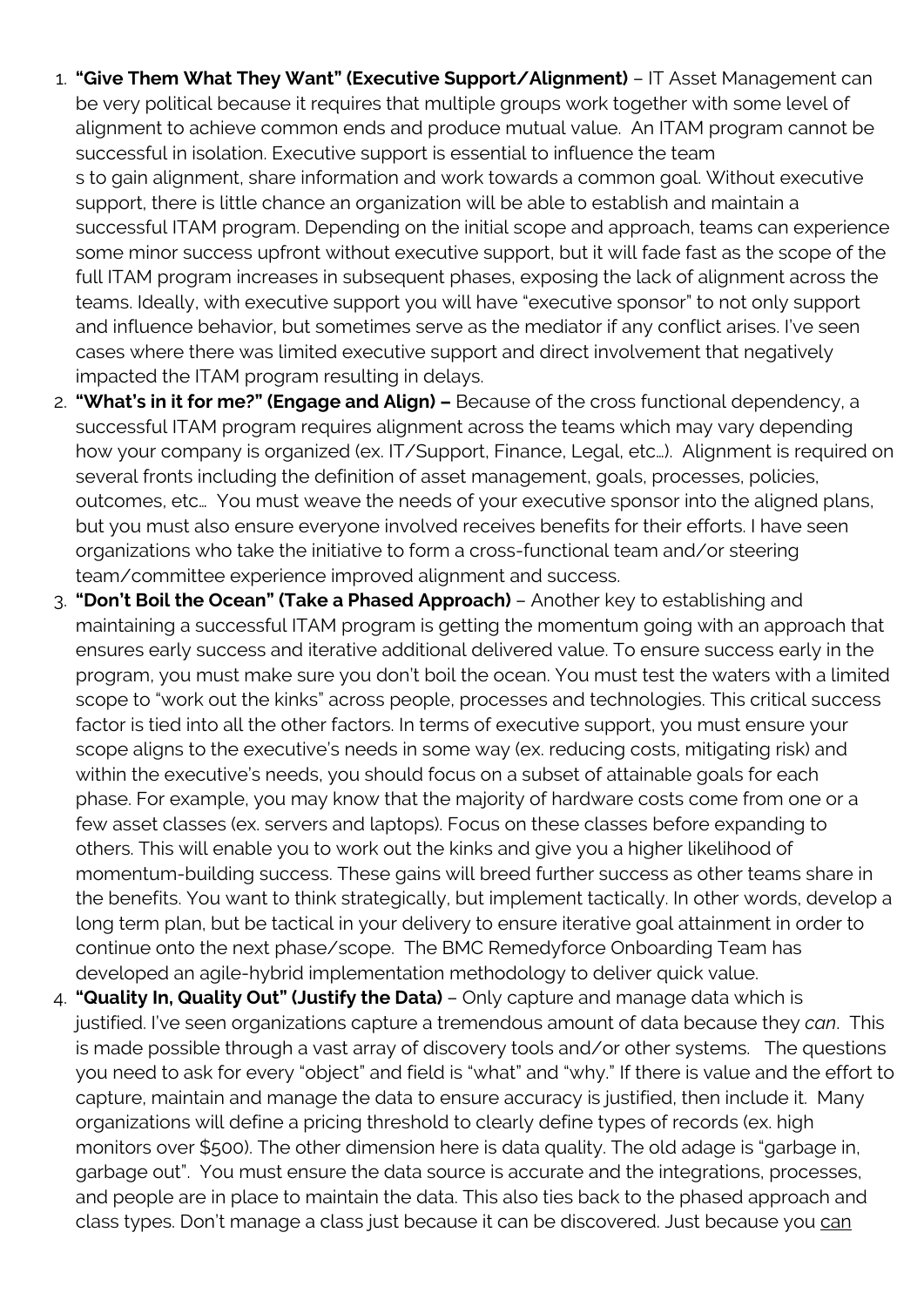doesn't mean you should.

- 5. **"Technology is Not the Only Answer" (Process, Process, Process)**  When speaking to organizations about ITAM, especially those who are just beginning to build a program, I commonly state that "ITAM is 80% process, 20% technology." I make this statement not to downplay the significance of the technologies, but to stress that process is essential for a successful ITAM program, and tools should not be the primary focus. Organizations must also ensure their processes and policies are well defined, communicated and enforced.
- 6. **"Rinse and Repeat" (Baseline and Measure)** I've seen many organizations focus on most of these other critical success factors, but ignore or not spend as much effort on baselining and measuring; however, they are critical to success. Baselining is important because you must know where you started. How do you know where to go when you don't know where you are? Organizations must use baselines to track their progress. These can be qualitative, but must also be quantitative. There are several frameworks to leverage including Gartner's highlevel [ITAM Maturity Model.](https://www.gartner.com/doc/484622/update-it-asset-management-maturity) The International Association of Information Technology Asset Managers (IAITAM) also has a very good tool called ITAM 360 Assessment Model which provides a more detailed assessment covering 12 key process areas (Note: For those not familiar with IAITAM, I encourage you to take a look at this organization. They have a lot of great real world, practical content and educational material).

Once you baseline, you must **measure** your progress on a consistent basis. The ongoing measurement and comparison enables organizations to track progress and expose opportunities for improvement. The principles around continuous process improvement are key here. The continuous measurement and assessment of progress exposes strengths and weaknesses, helping identify the opportunities to take your program to the next level.

7. **"Be Transparent" (Share the Results)** – Once you measure, it's important to share results with executive management and the other teams sponsoring and supporting the program. This is one of the most critical aspects, especially when early in establishing the program. With the right alignment and focused scope, you significantly increase your chances of successful if you communicate those quick (and iterative) wins early and often. Shout your success from the rooftops and you'll attract other interested parties that you can draw on for support and help you expand the scope and success of your ITAM project.

In summary, all seven factors are essential to build and maintain a successful ITAM program. Over the years, I have seen organizations focus on a few of these factors and initially deliver some level of success, but as they mature, expand scope, and require other teams to get involved, the climb becomes more difficult and they falter. Once you lose momentum, it's is much harder to get back on track. If you consider and balance each of these critical success factors, you will have a much higher likelihood for success.

The call to action is to insert (for those planning) or assess (for those already with asset management activities) these seven critical success factors. Then continuously measure and evaluate to become a champion within your organization. For those looking for assistance, the [BMC Remedyforce](https://blogs.bmc.com/it-services/it-consulting-services.html) [Onboarding Team](https://blogs.bmc.com/it-services/it-consulting-services.html) has developed an agile-hybrid methodology that helps organizations get quick value with their ITAM activities. BMC Remedyforce also has certified implementation partners that can assist you as well.